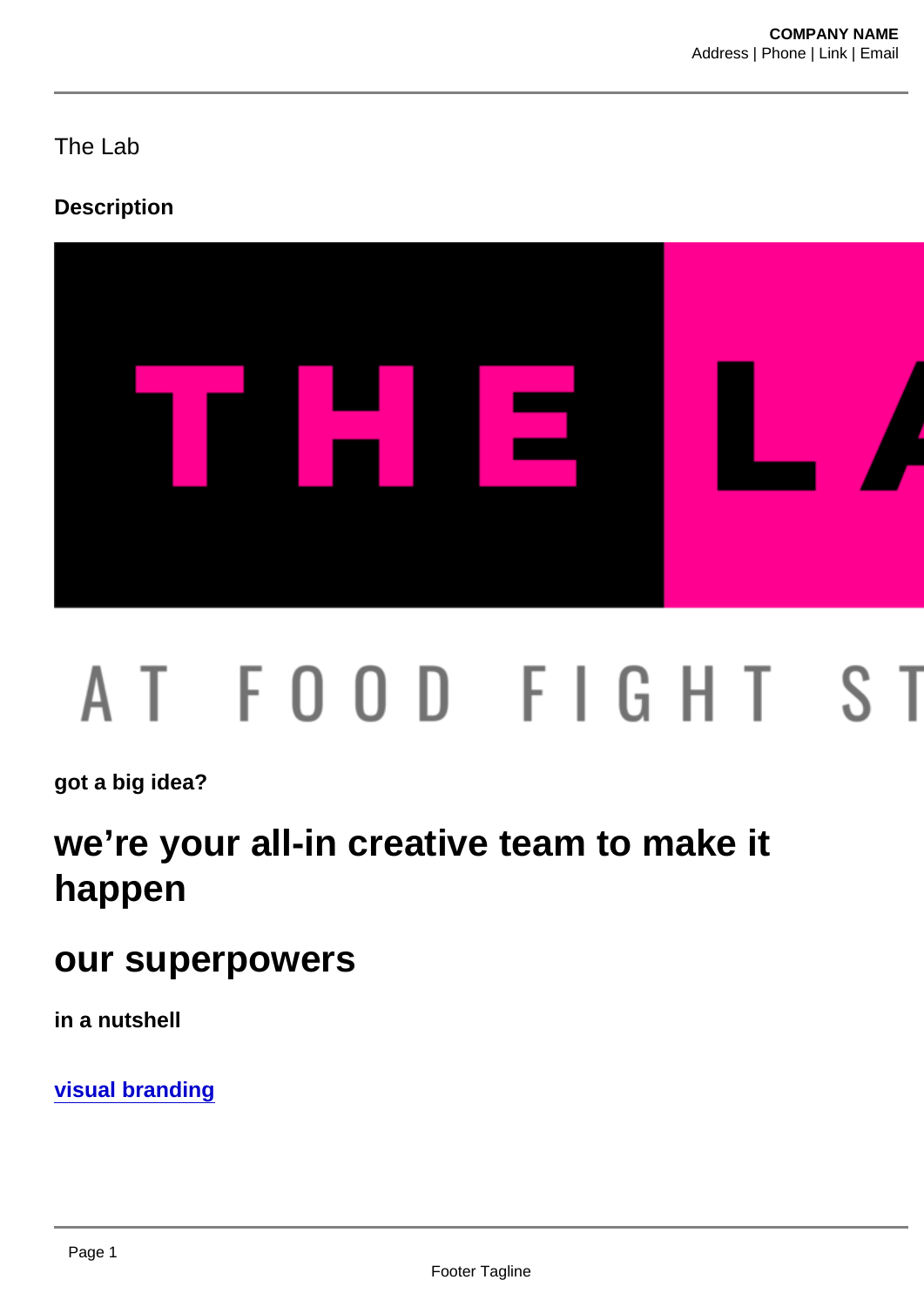### creative strategy

### content production

# research, strategy, & creative combined

We love cooking up new ideas and testing them in the market. We have over 20 years of experience producing unconventional content for individuals, companies, and professional brands on a mission.

#### get in touch

#### Visual Branding / Positioning

You need visuals whether it's a brand launch or a visual refresh and our team of creatives are here to strategize plus execute a comprehensive Brand Playbook or cohesive Visual Templates for your content. On brand and on-point, strategically.

#### [see our work](https://foodfightstudios.com/work/)

#### creative strategy

Need some strategic advice? Schedule a 1-hour call with The Lab Leadership Team to get a quick hit of strategy based on your initiatives. Come to us with your gut checks, mental blocks, or nuggets of an idea and we will give you actionable recommendations to take that initiative to the next level, or partner with you to get the job done.

#### [book a call](https://calendly.com/the-visual-impact-lab/creative-strategy)

#### Ongoing Content Production

Our team of award-winning content producers and creatives will take your audio, brand or ideas to the next level with a steady stream of visuals based on a customized Strategic Plan. Designed to keep momentum and provide your target audience with consistently engaging content.

#### serving you the right content, for the right people, at just the right time

Through our collective industry expertise, we're invested in creating performance-enhancing visual content that connects. It's not just content for the sake of content – it's strategically crafted visuals on a mission.